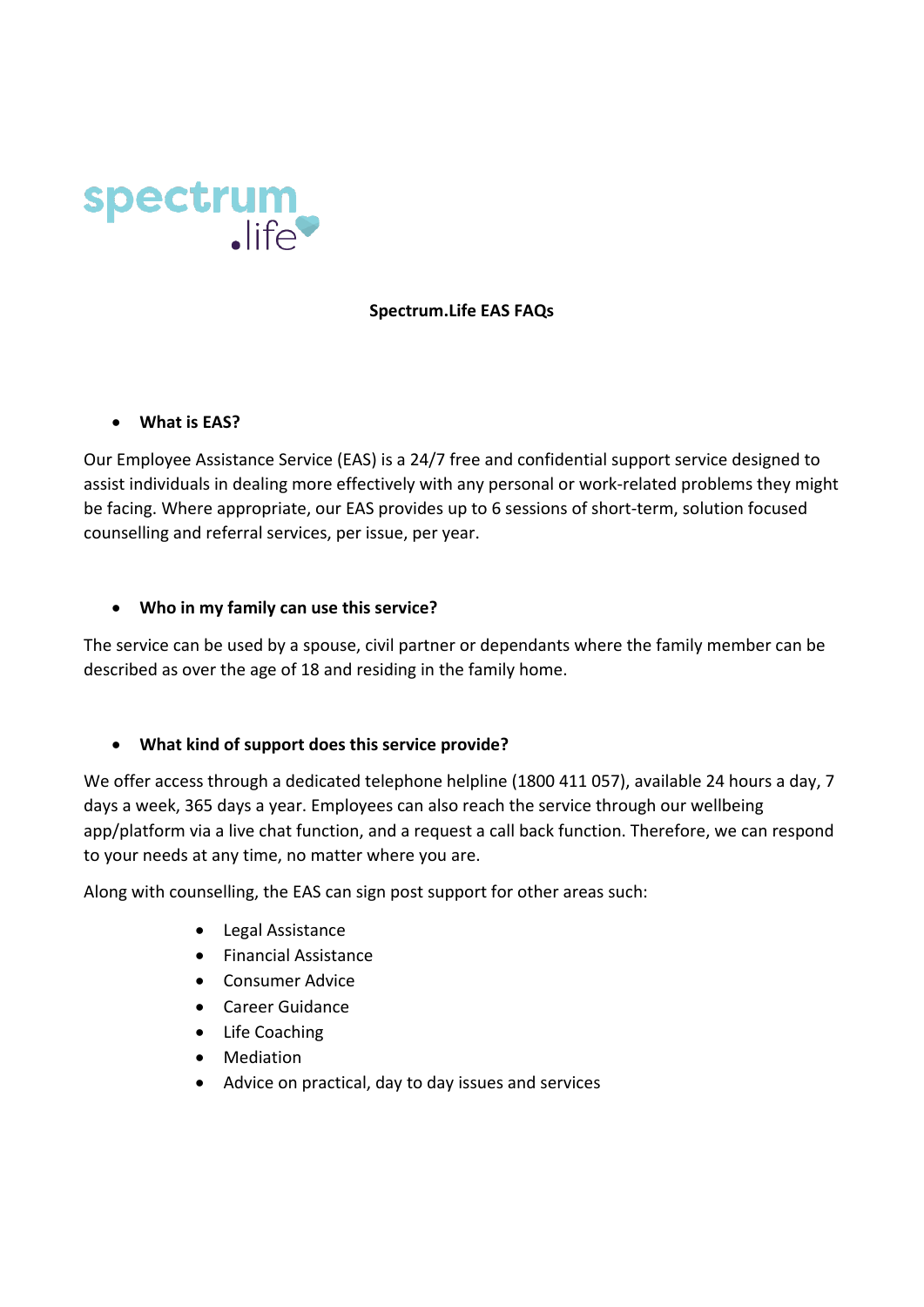#### • **Is the number a Freephone number?**

Yes, the number is free and open 24/7. The freephone number is **1800 411 057**.

#### • **Who will answer the EAS calls?**

All calls will be answered by our EAS team and all cases will be handled by one of our experienced Case Managers (all fully trained and qualified counsellors), who will carry out an assessment with each caller to ensure that each person is receiving the specialised assistance that they need.

#### • **What if the line is busy when an employee calls and they cannot speak with a counsellor?**

We have put in place stringent measures to make sure that the line is never busy.

#### • **Will there be more online services?**

Yes. We have a whole host of online services. You can find a calendar of events by going to the Wellbeing Together Hub tab on the online portal. Through our portal,

[https://wellbeingtogether.spectrum.life/,](https://wellbeingtogether.spectrum.life/) we have extensive educational resources such as videos, blogs and eLearning on topics like mental health, self-care, fitness, nutrition and more. We also have live chat and video counselling available through the portal which will provide access to regularly updated blogs and info on our EAS, while also giving you the option to instantly call the helpline.

#### • **Do I need a special code or my name to access the EAS service?**

No all we may require on the initial contact is where you work. We will also ask some high-level information. The high-level information will be your name, date of birth and contact details. This will enable us to maintain our clinical standards/clinical governance.

# • **If it doesn't suit for me to meet the counsellor face to face, are there any other options for me?**

Yes, you can request video or telephone counselling, whatever suits you best.

# • **How many sessions of counselling am I entitled to?**

On the initial contact, the Case Manager will collect a person's contact details, discuss the issue they are facing and complete a quick assessment, taking approximately 30 minutes. This is also known as a triage process. Where appropriate, a person may be referred to short term counselling through the EAS following the triage process with the Case Manager. When a person is referred to